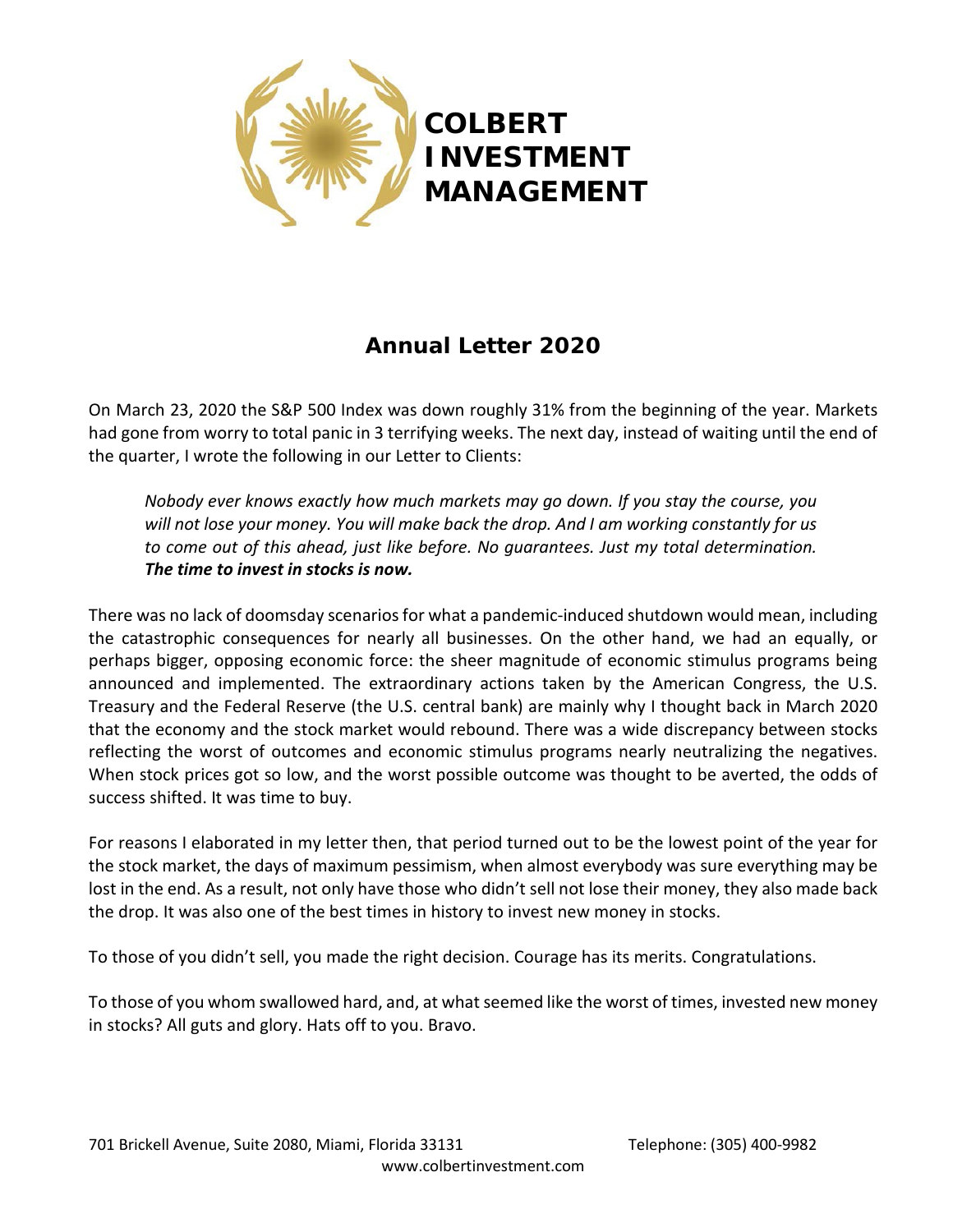## **Why Markets Boomed in a Year of Human Misery**

We have been in the worst pandemic in 100 years, mismanaged by a callously incompetent U.S. administration, and yet the stock market is at record highs within a few months of hitting lows? How can that be?

For full a full set of details I encourage you to read the excellent article by Neil Irwin, a senior economics correspondent for The Upshot in the New York Times, co-written with Weiyi Cai: "Why Markets Boomed in a Year of Human Misery" (here's the link: [https://www.nytimes.com/2021/01/01/upshot/why](https://www.nytimes.com/2021/01/01/upshot/why-markets-boomed-2020.html)[markets-boomed-2020.html](https://www.nytimes.com/2021/01/01/upshot/why-markets-boomed-2020.html) . The article starts like this:

*"The central, befuddling economic reality of the United States at the close of 2020 is that everything is terrible in the world, while everything is wonderful in the financial markets.* It's a macabre spectacle. Asset prices keep reaching new, extraordinary highs, when *around 3,000 people a day are dying of coronavirus and 800,000 people a week are filing new unemployment claims. Even an enthusiast of modern capitalism might wonder if something is deeply broken in how the economy works."*

#### Income

Although millions have lost their jobs, the industries most affected by the pandemic like restaurants, hotels, cruises and entertainment venues employ more people with lower income levels. The number of unemployed Americans has increased a lot, but the total compensation for all Americans has declined a lot less. That total employee compensation decrease amounts to \$43 billion in 9 months, or only -0.50%. As Irwin and Cai explain:

*"The arithmetic is as simple as it is disorienting. If a corporate executive gets a \$100,000 bonus for steering a company through a difficult year, while four \$25,000-per-year restaurant workers lose their jobs entirely, the net effect on total compensation is zero even though in human terms a great deal of pain has been incurred."*

The income drop has been massively offset by a myriad of government programs like the CARES Act, the Pandemic Unemployment Assistance, the Paycheck Protection Program, etc. The net effect of it all was that from March to November 2020 Americans had an after-tax income *increase* of about \$1 trillion (\$1,030 billion).

#### Spending

But that's not all. Due to the pandemic work-from-home situation, we were spending more on things consumed and used at home than before; while we were not taking planes, staying at hotels, eating out at restaurants, and going to the movies and concerts. Moreover, when the Federal Reserve cut interest to near zero, it meant that Americans with loans saved billions on interest payments. This resulted in total household spending *decreasing* by \$535 billion.

#### Net effect

During that period Americans thus received \$1 trillion more than in 2019, spent \$535 billion less, for a total net personal savings *increase* of \$1.5 trillion in 2020, or over 170% in 2020. Amazing.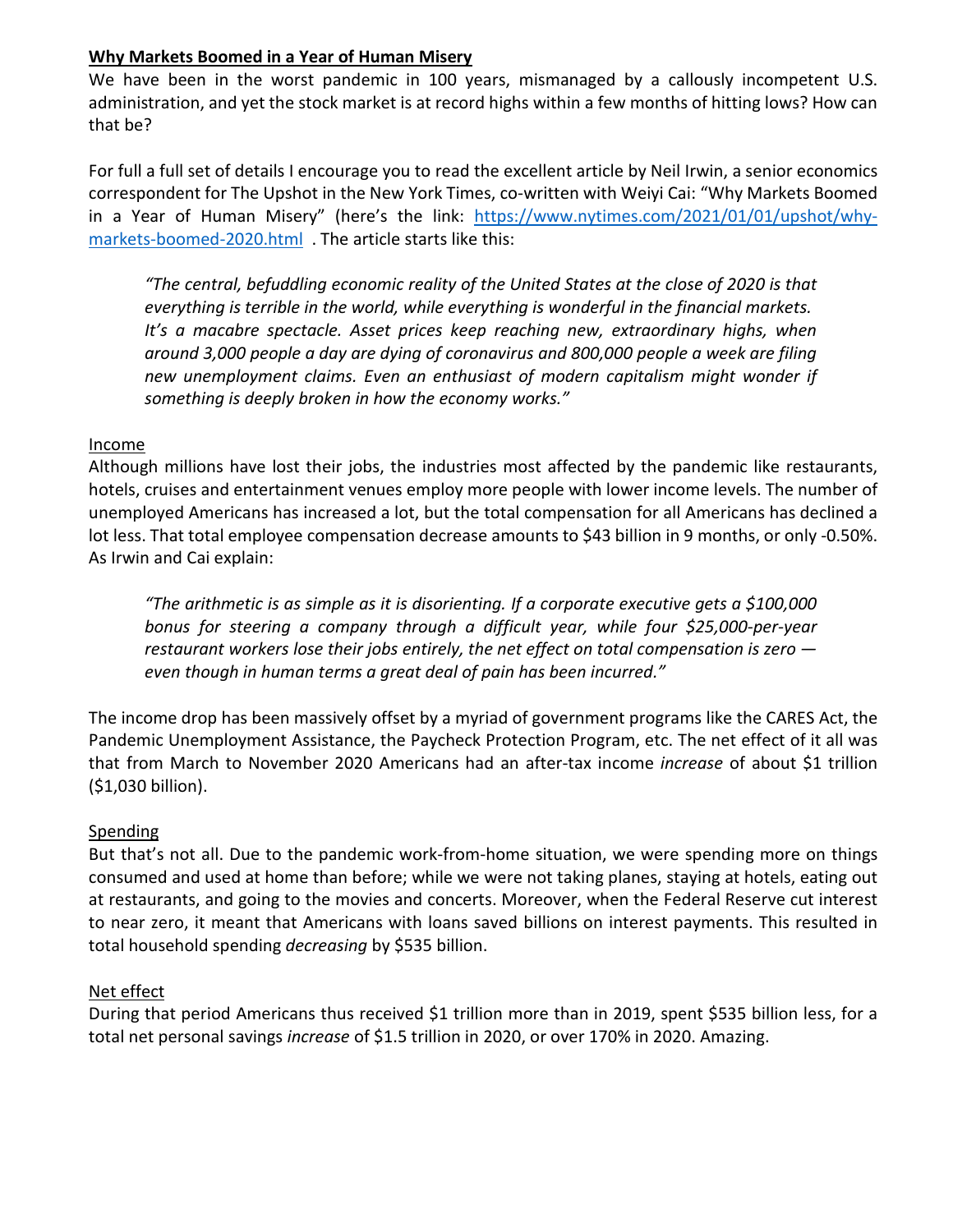## Markets boosted

Some of that money was saved in bank accounts. Some of that money went to invest in real estate (home prices are up). And a lot has gone into stocks, helping propel markets even higher. The articles further states:

*"For those comfortable with a lot of risk — and with taking advantage of the market's momentum — there was buying a market darling stock like Tesla or trading options. Certainly the Federal Reserve plays a role. The central bank has lowered interest rates to near zero; promised to keep them there for years; bought government debt; and supported corporate bond markets. But the surge in asset prices has made its way into many sectors far from any form of Fed support, like stocks and Bitcoin. And the surge has, if anything, accelerated this fall despite a lack of additional stimulative action from the Fed.*

*The Fed played a big part in engineering the stabilization of the markets in March and April, but the rally since then probably reflects these broader dynamics around savings."*

In the end though, the central bank represents the single biggest ongoing catalyst to the sustainability of higher asset prices.

## **Where do we go from here?**

Nobody in their right mind would have believed if you had said that 9 months after the worst health crisis in 100 years stock markets around the world would be higher than ever. Yet as we saw, the fiscal stimulus and the Federal Reserve monetary policies have driven asset prices to stability first, and later, higher.

Fast forward to today. Would you believe me if I told you that: 1) many countries would be in the midst of a second (and worse) wave of the pandemic; 2) that an American President would incite a mob to invade the U.S. Capitol to subvert an election process he had already lost; 3) that stock markets would still be higher than ever? Well, here we are now.

We are in an environment where about 70% of businesses are doing very well and 30% are doing very poorly. We have the uncertainty of the US. Elections being now over, with a new President taking office, hopefully for the better, with an expectation for promptly expanded additional stimulus programs. And, there are several vaccines against COVID-19 rolling out and bringing hope. Investors are looking through the winter of pandemic to the spring of normalcy promised by these vaccines.

Nobody knows the future obviously. Market prices are generally high, with many asset prices somewhat overheated, and some excessively so. It would not be surprising to have some hiccups ahead, nothing goes up in a straight line forever. One should have lower expectations for returns going forward due to high asset prices overall and near-zero interest rates. Yet prevailing conditions are good, the outlook is good.

Sincerely yours,

Karim Armand President